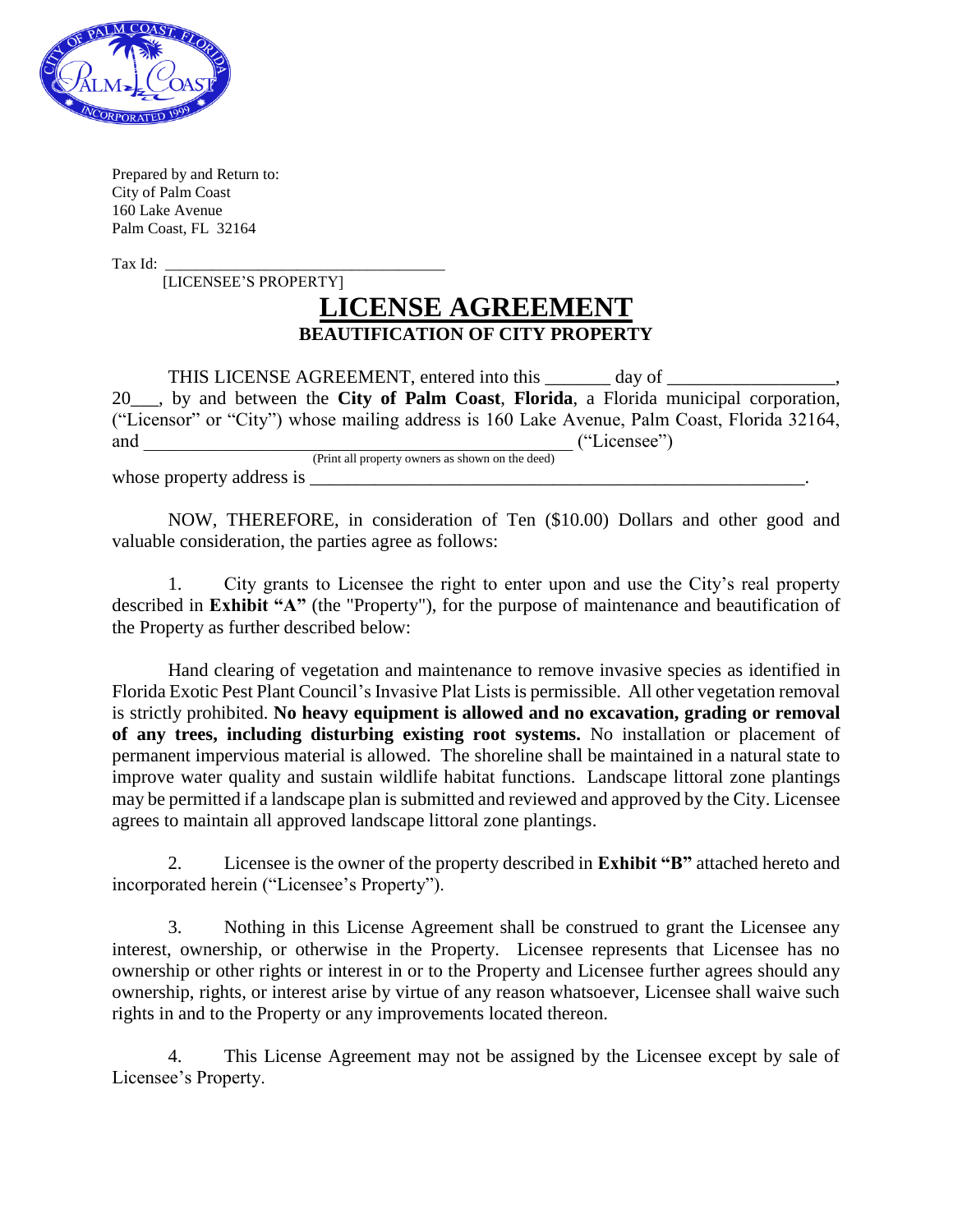5. Licensee understands and agrees that should any modifications on the Property, or any failure to maintain the same, in the sole judgment of City, result in the Property becoming an eyesore, hazard, or otherwise in violation of the policies of the City, City will have the right, upon reasonable notice, to revoke this License Agreement and require the Licensee to immediately remedy the violation. If Licensee fails to remedy the violation, the City may take corrective action, and Licensee must immediately thereafter reimburse City for said cost and expense.

6. In the event Licensee fails to reimburse City as provided in Paragraph 5 above, a lien shall be imposed on the Licensee's Property, in the amount of such costs, and City may foreclose the lien in the same manner as is provided for the foreclosure of a mortgage encumbering real property or by other lawful means.

7. Licensee shall indemnify and hold harmless City, its agents, successors, and assigns, from any claim whatsoever, including but not limited to, costs and attorney's fees arising as a result of any action taken by the Licensee on the Property or its use. Licensee agrees to release City from and against any and all claims, of whatsoever nature or form, arising out of or pertaining to any damages arising from the City's maintenance work or dredging on or about the Property.

8. Licensee agrees to assume all risks in its use and be solely responsible for security of or loss to any personal property of Licensee brought onto the Property.

9. Licensee expressly acknowledges and agrees that the Property is to be accepted by Licensee in an "AS IS WHERE-IS" condition. Licensee, as its sole cost and expense, shall be responsible for all maintenance and upkeep of the Property. Other than the proposed beautification as described above, Licensee shall make no additions to the Property or any structural improvements on the Property. Licensee shall keep the Property free and clear of any liens or encumbrances which may arise as a result of actions by the Licensee.

10. City makes no warranty or representation whatsoever as to the condition of the Property or any improvements which may be located thereon. Licensee's entry upon the Property shall be at Licensee's sole risk and expense. Licensee shall protect, defend, indemnify, and hold harmless City, its employees, and agents from and against all actions, causes of action, losses, costs, damages, claims, and liabilities (whether arising out of injury or death to persons, guests, invitees, or damage to the Property or otherwise) of any nature whatsoever, including, but not limited to, mechanic's and material men's liens and attorneys' fees, proximately arising out of or in connection with Licensee's entry upon the Property under this License. In addition, Licensee shall make any and all repairs to the Property deemed reasonably necessary by City proximately arising out of or in connection with Licensee's entry upon the Property under this License. The provisions of this section shall survive termination or expiration of this License.

11. Nothing contained in this License Agreement shall create or be deemed to create any partnership or joint venture relationship between City and Licensee, and Licensee shall have no power or right to obligate or bind City in any manner whatsoever.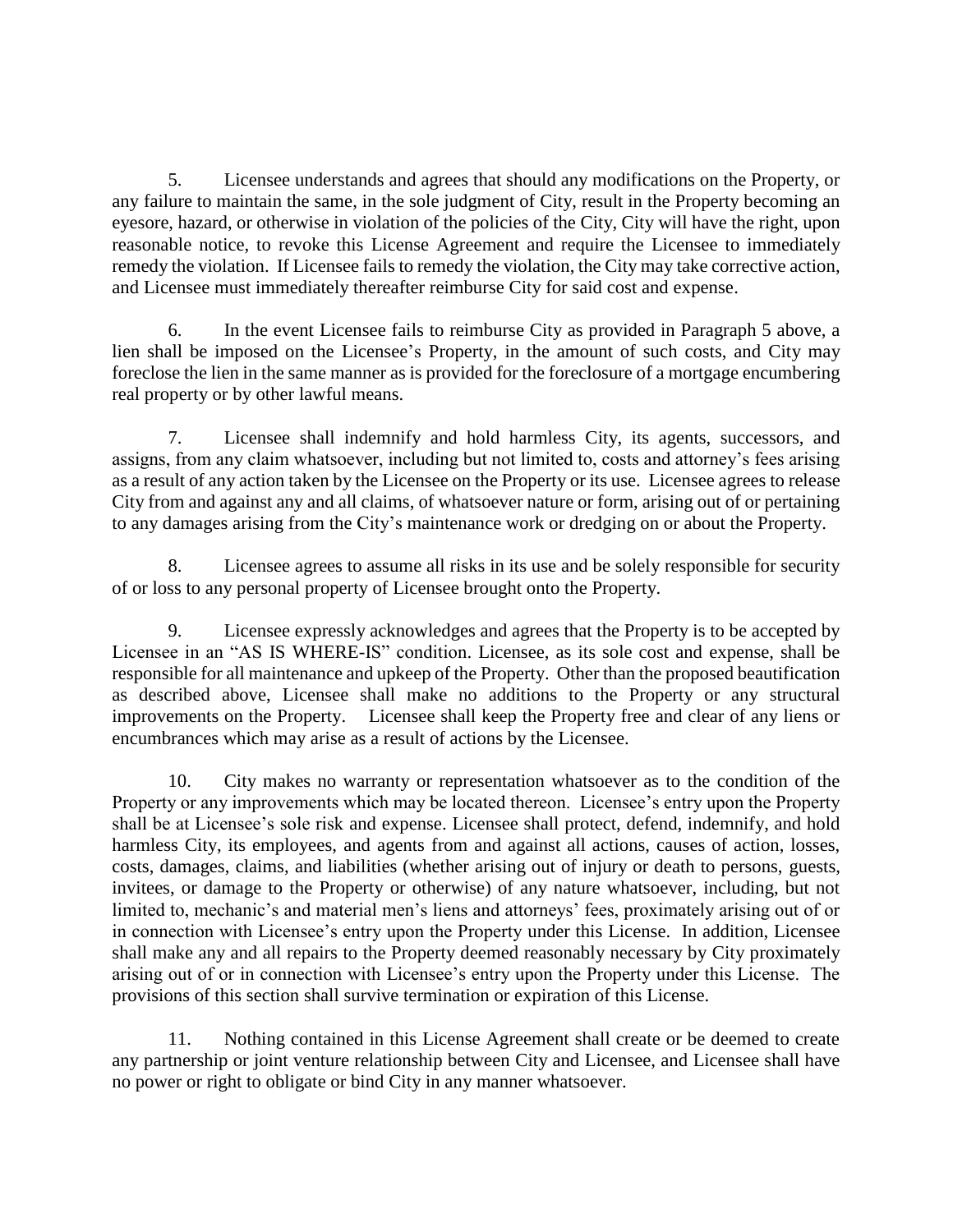12. City shall have the right to enter upon the Property at all times for any official City related purpose, including, without limitation, inspecting the Property or making improvements or repairs. City is permitted to inspect the Property at any time. City shall provide reasonable advance notice before performing maintenance work or repair on the Property, except in the event of an emergency, as determined by the City.

13. Licensee shall not permit any activity to be conducted on the Property involving the generation, storage, use, or discharge of hazardous substances, as defined under any federal, state or local law, ordinance, rule or regulation, nor permit any hazardous substance to be brought onto or used on, about, or in connection with the Property. Licensee agrees to defend, indemnify and hold City harmless from any and all claims, damages, costs, expenses and liabilities arising out of the violation of this provision or any law regulating the use of hazardous substances. Licensee hereby agrees that Licensee shall report promptly in writing to City any incident which would require the filing of a notice under the environmental laws, and that Licensee shall provide City with copies of any notices or other correspondence which Licensee receives from any government agency with respect to hazardous substances at the Property.

14. In the event Licensee shall fail to perform any of the terms or conditions of this License Agreement, City shall have all equitable and legal rights and remedies permitted by law, including, without limitation, the right to terminate this License Agreement effective immediately. No waiver by City of any default or breach of this License Agreement shall be considered a waiver of any other or subsequent default or breach.

15. This License Agreement shall be interpreted and enforced under the laws of the State of Florida.

16. This License Agreement constitutes the entire understanding between City and Licensee. Neither this License Agreement nor any provision hereof may be changed, modified, waived, discharged or terminated except by an instrument in writing signed by the party against whom the enforcement of any such change, modification, or amendment is sought.

17. In the event of any dispute hereunder or of any action to interpret or enforce this License Agreement, the prevailing party shall be entitled to recover its reasonable costs, fees and expenses, including, but not limited to, witness fees, expert fees, consultant fees, attorney's fees, costs and expenses and other professional fees, costs and expenses whether suit be brought or not. This provision shall survive the termination or expiration of this License Agreement.

18. Any notices which may be permitted or required shall be in writing and shall be deemed to have been duly given as of the date and time the same are personally delivered, transmitted electronically (i.e., telecopier device) or within three (3) days after depositing with the United States Postal Service, postage prepaid by registered or certified mail, return receipt requested, or within one (1) day after depositing with Federal Express or other overnight delivery service from which a receipt may be obtained, and addressed as follows: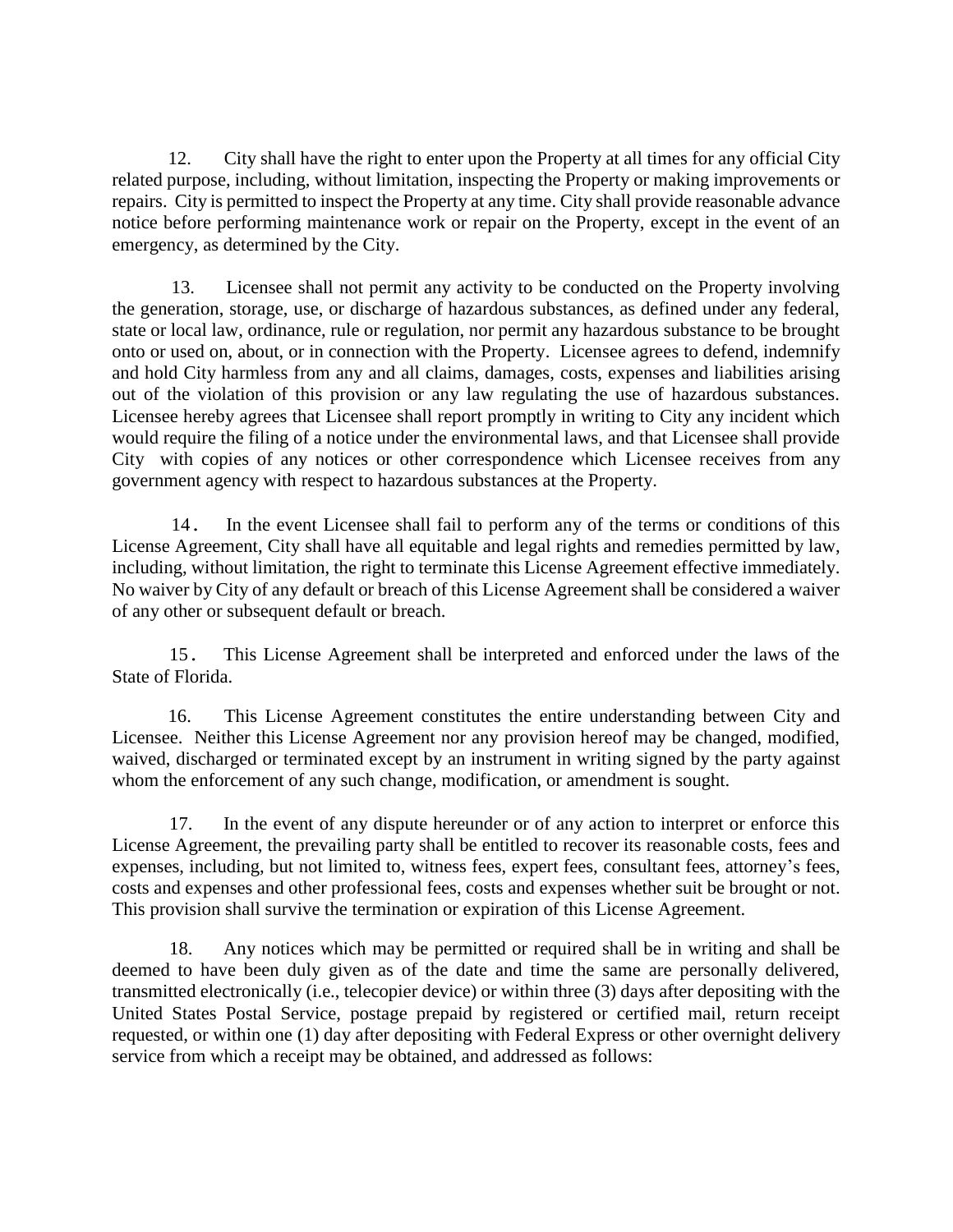To Licensee at the following address:

| Street Address/Alternate Name |
|-------------------------------|
| <b>Street Address</b>         |
| City, State, Zip Code         |

To City at the following address:

City of Palm Coast Attn: City Manager 160 Lake Avenue Palm Coast, Florida 32164

or to such other address as either party hereto shall from time to time designate to the other party by notice in writing as herein provided.

19. If any provision of this License Agreement or the application thereof to any person or circumstances shall, for any reason and to any extent, be invalid or unenforceable, the remainder of this License Agreement and the application of such provision to other persons or circumstances shall not be affected thereby but rather shall be enforced to the greatest extent permitted by law.

20. City has the right to terminate this License immediately for any reason. Upon the termination of this License Agreement, the Licensee shall immediately surrender the Property to the City.

21. Covenants Running with the Land. All the provisions, agreements, rights, powers, covenants, conditions and obligation contained in this License Agreement shall be binding upon the parties, their successors and assigns, lessees and all other persons acquiring any interest in the Licensee's Property, whether by operation of law or in any manner whatsoever, including without limitation future owners of the Licensee's Property, and shall inure to the benefit of the owners and the respective parcels and their heirs, successors and assigns. All of the provisions in this License Agreement shall constitute covenants running with the land pursuant to Florida law.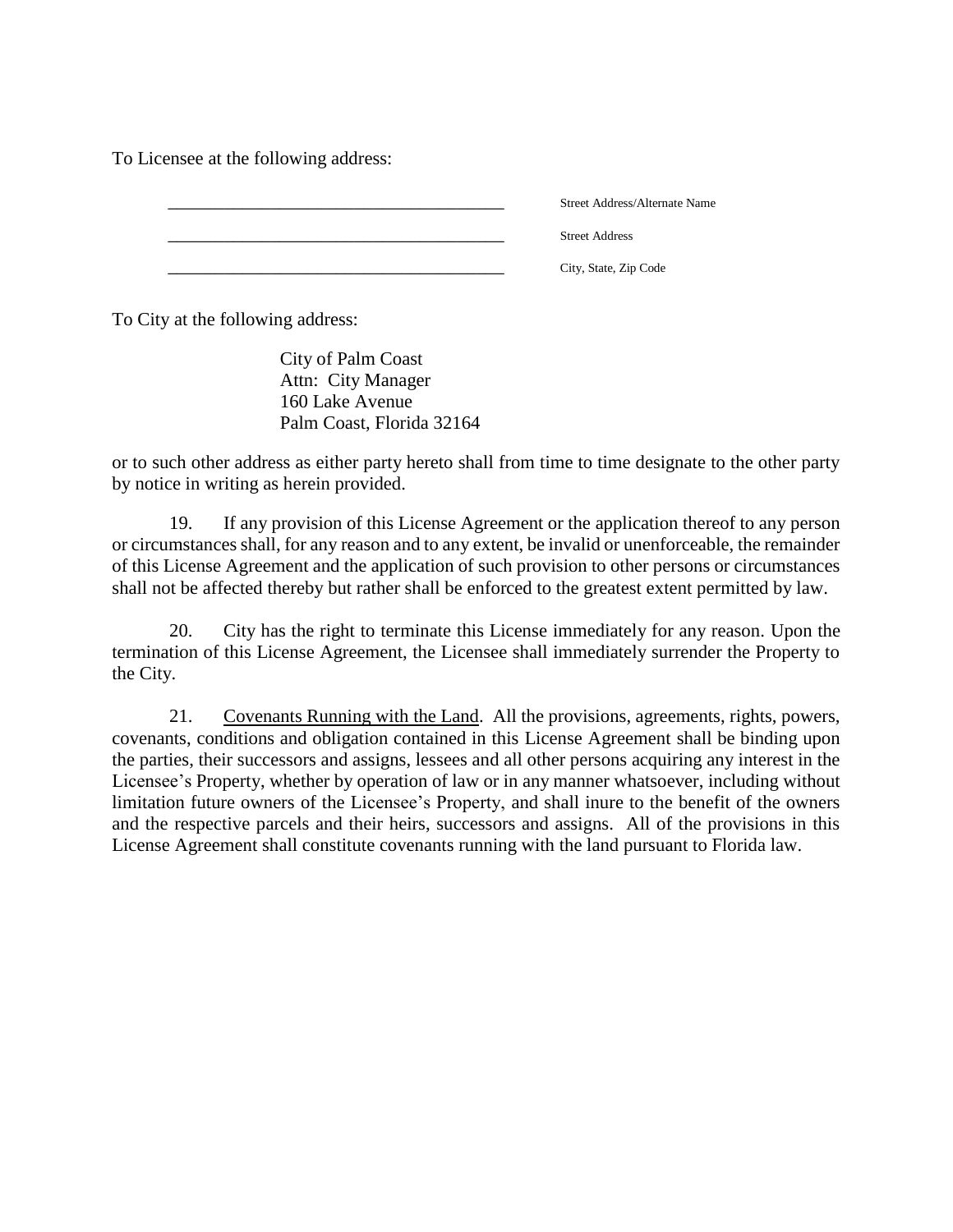IN WITNESS WHEREOF, the parties have executed this License Agreement on the date(s) indicated below.

| <b>WITNESSES:</b>                                                                                                                         | <b>LICENSEE:</b>                                                                                                                  |
|-------------------------------------------------------------------------------------------------------------------------------------------|-----------------------------------------------------------------------------------------------------------------------------------|
|                                                                                                                                           |                                                                                                                                   |
|                                                                                                                                           | Print name:                                                                                                                       |
| (print)                                                                                                                                   | Address:<br><u> 1989 - Johann Harry Harry Harry Harry Harry Harry Harry Harry Harry Harry Harry Harry Harry Harry Harry Harry</u> |
| (print)                                                                                                                                   | <u> 1989 - Johann Barn, amerikan berkemaan di sebagai berkemaan di sebagai berkemaan di sebagai berkemaan di seba</u>             |
| <b>WITNESSES:</b><br><u> 1989 - Johann John Stone, markin film yn y brenin y brenin y brenin y brenin y brenin y brenin y brenin y br</u> | <b>LICENSEE:</b>                                                                                                                  |
|                                                                                                                                           |                                                                                                                                   |
| (print)                                                                                                                                   | Address:                                                                                                                          |
| (print)                                                                                                                                   |                                                                                                                                   |
| <b>STATE OF FLORIDA</b>                                                                                                                   |                                                                                                                                   |
| <b>COUNTY OF FLAGLER</b>                                                                                                                  |                                                                                                                                   |
|                                                                                                                                           | The foregoing instrument was acknowledged before me this _______ day of                                                           |
| identification.                                                                                                                           |                                                                                                                                   |
|                                                                                                                                           |                                                                                                                                   |
|                                                                                                                                           |                                                                                                                                   |

Notary Public – State of Florida Print Name:\_\_\_\_\_\_\_\_\_\_\_\_\_\_\_\_\_\_\_\_\_\_ My Commission expires: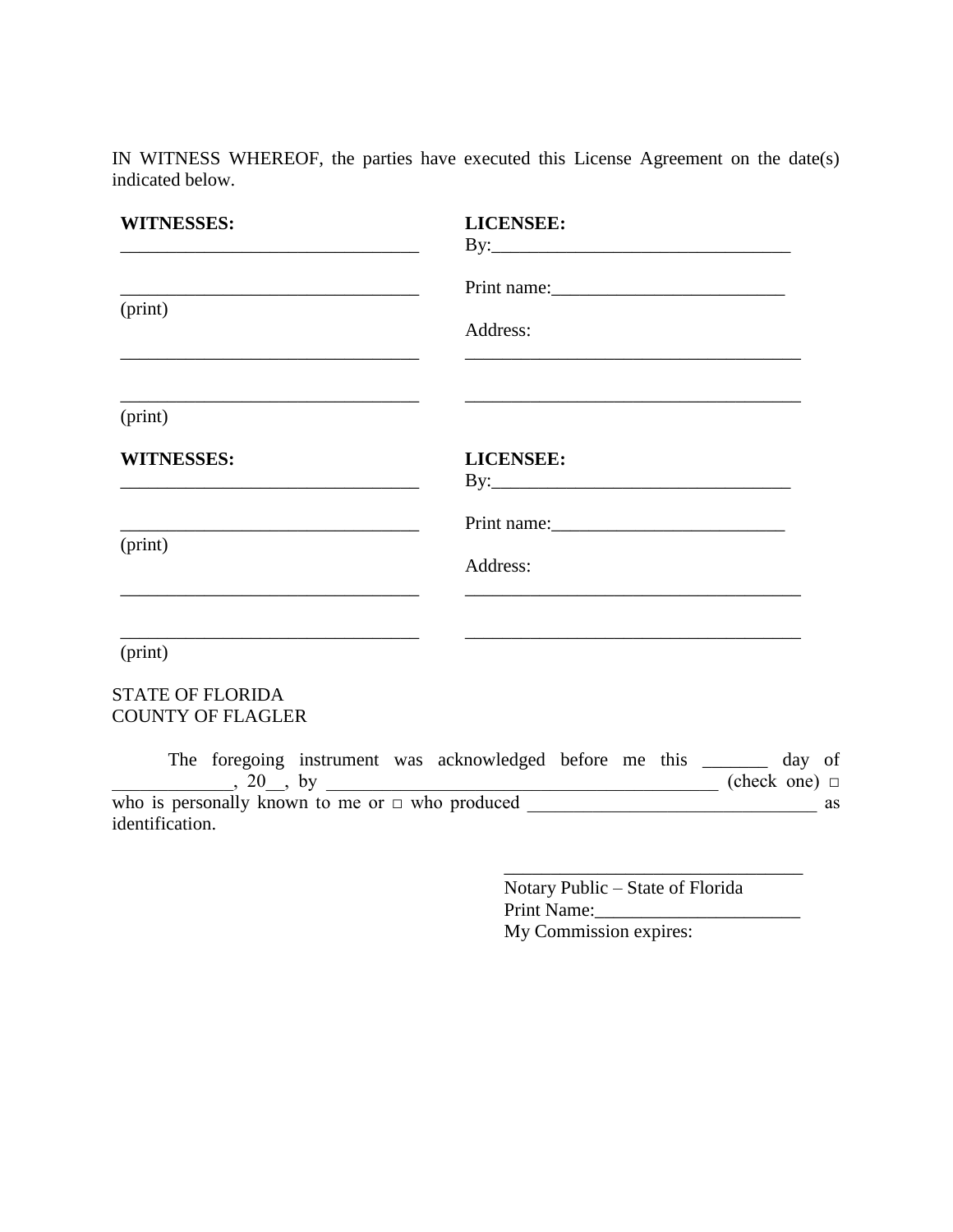## APPROVED BY CITY OF PALM COAST:

By: Date: \*Ray Tyner, Deputy Chief Development Officer or Jason DeLorenzo, Chief Development Officer

\*Upon delegation from City Manager on file with the City Clerk of the City of Palm Coast.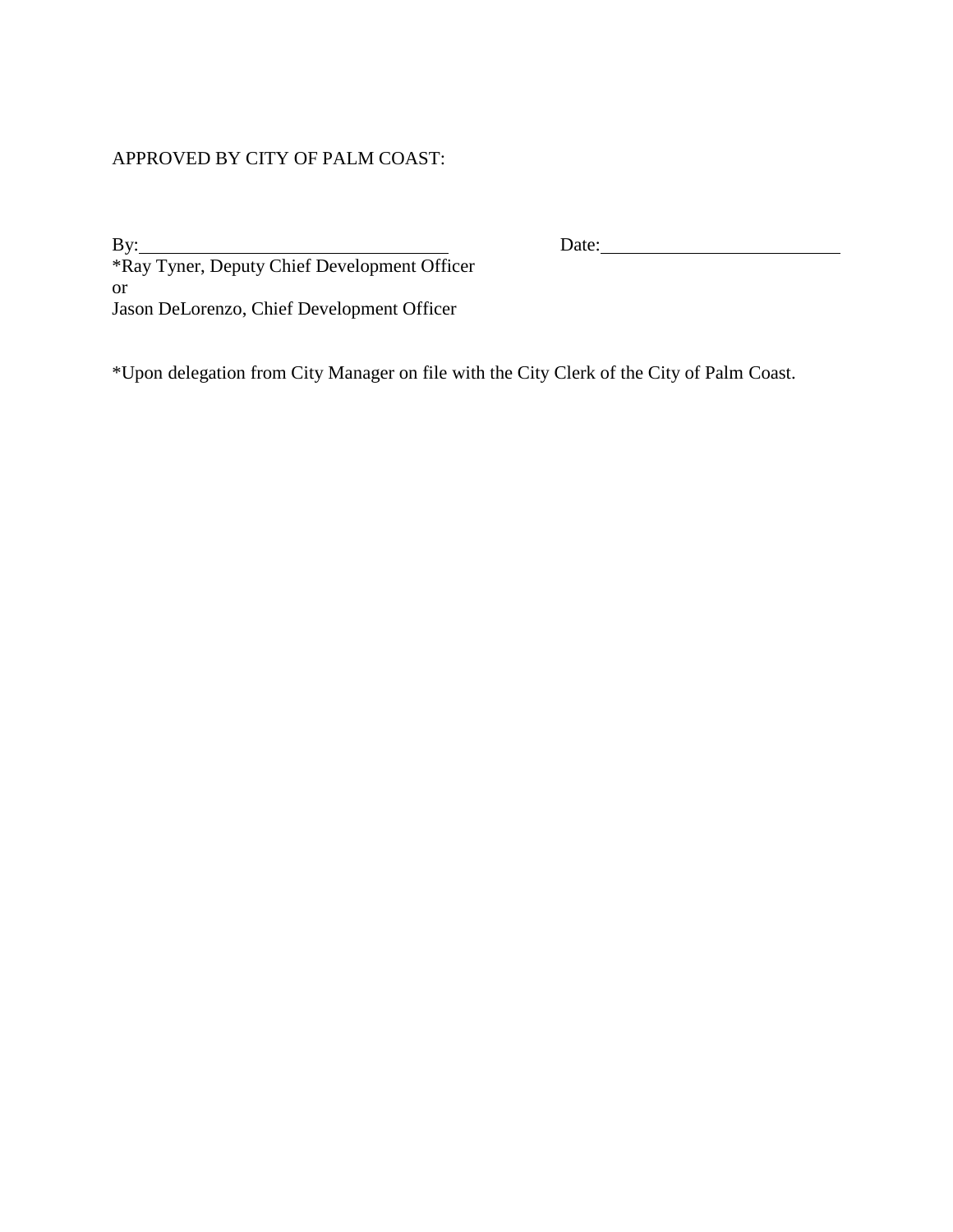EXHIBIT "A" [CITY'SPROPERTY] PAGE 1 OF 2